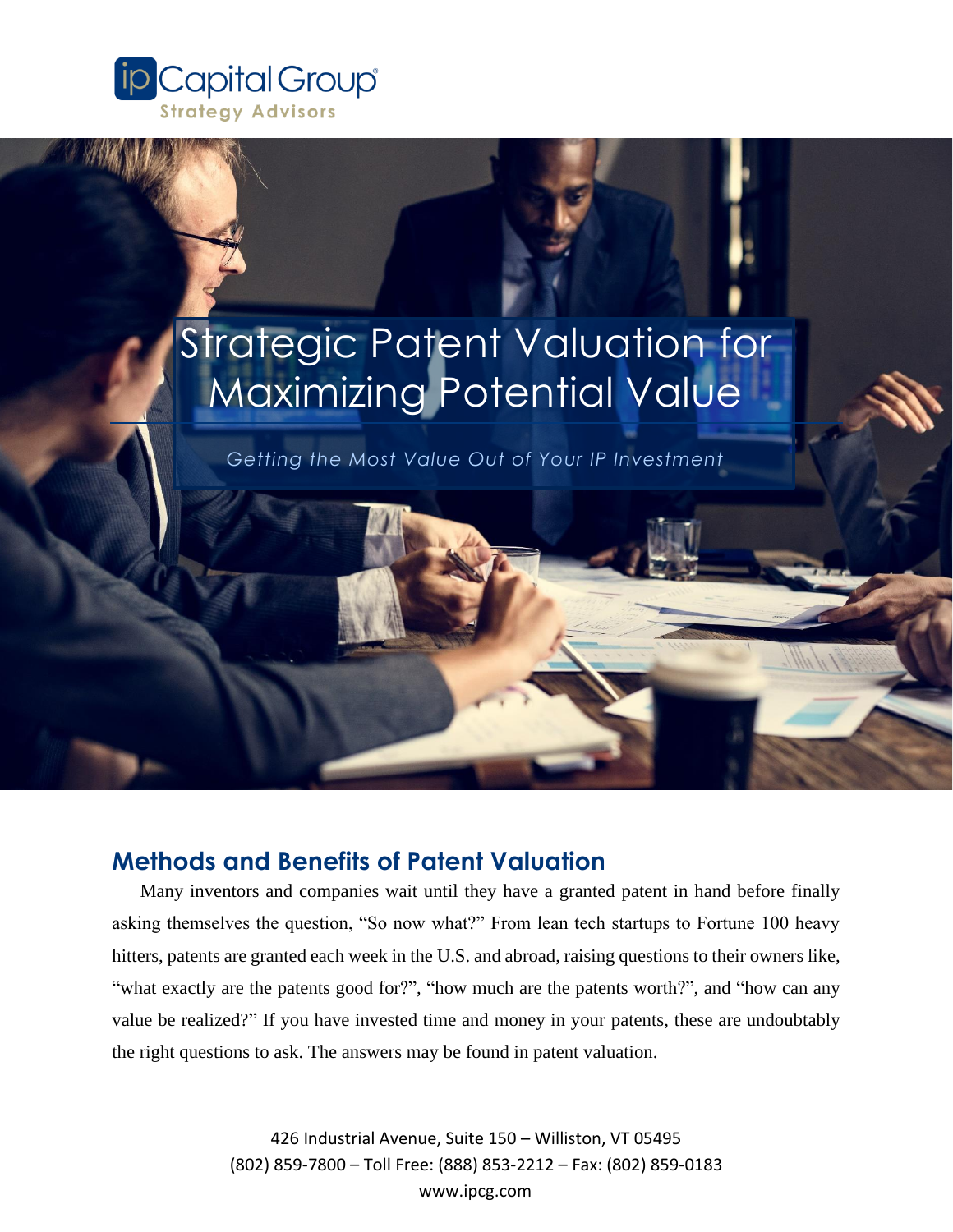

In a historical context, patent valuation was a tool used to determine damages in cases of patent infringement. The implied value of a patent was the incremental value of the claimed invention in a product or service that used the technology without a license. A judge in a patent litigation may use data provided by the defendant and plaintiff to come to a final determination for the apportionment of value the patented invention has of the product or service in the case and then multiply this apportionment percentage by the price (or, sometimes, profit margin) and then multiply it by the units sold to come up with a final damages assessment.

Today's Intellectual Property (IP) marketplace is quite a bit different from the days of old. Instead of waiting for a large company to infringe the patent claims (either unknowingly or willfully), savvy inventors and companies are taking a proactive approach, appealing to the innovation-minded CEO or CTO of a potential user of the IP to secure a license to a patent in advance of incorporating the invention into their offerings. But, in this case, how do you determine the value of the patent, a priori of infringement?

Modern patent valuation techniques are designed to fill this exact need, providing a method of valuing patents without an infringement case. Instead of measuring the size of the proverbial stick to bring down on infringers, you weigh the size of the carrot you can offer to future partners. In this context, patent valuation becomes an instrumental business tool to determine the sort of negotiating power you hold related to your IP portfolio and helps determine what price you should hold out for to extract a license or further to determine the value of your IP portfolio for a potential merger or acquisition.

Moreover, a robust patent valuation can be used as a key decision-making tool. The best patent valuations today model the value of a patent license in several of the key markets in which the patents may claim a technological benefit. A patent on secure communications, for example, may be valuable in military, healthcare, finance, and other sectors of the economy. These valuation models allow the holder of the patents to determine which markets are most valuable. Gaining insight into the value of the technology in different markets may actually lead you to understand unique lucrative monetization paths that were previously unforeseen.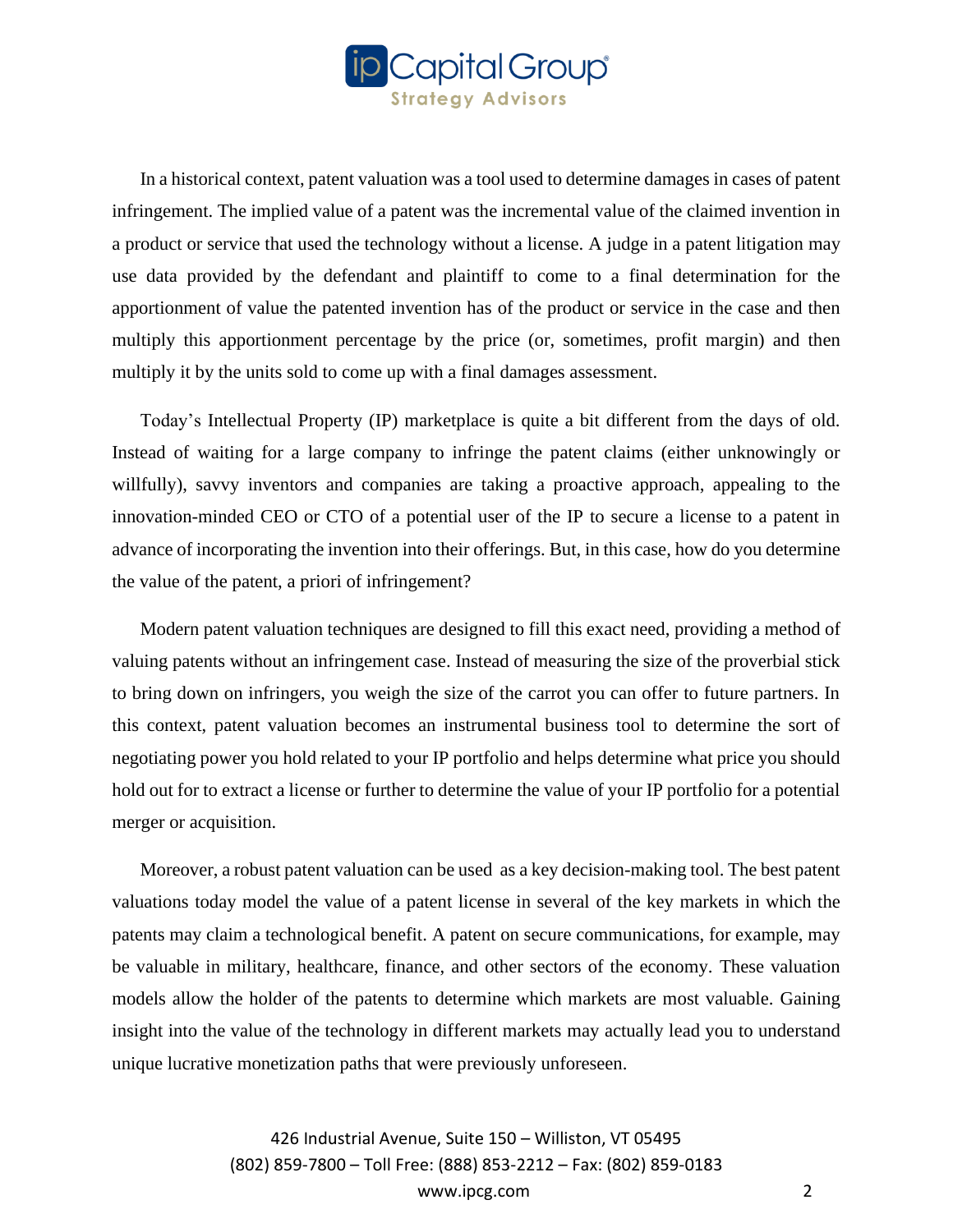

Valuation of IP assets may also serve as a key tool for financial analysis. When considering fundraising, asset-based lending, or other types of monetization, IP valuation provides a yard stick as to the expectation of value and potential return on investment for generating or acquiring the IP. The same way a real estate appraisal may be needed to value a real property before taking out a home equity loan, a patent (intellectual property) valuation may be needed to determine potential value. This potential value could be used, for instance, before securing an asset-based loan that uses patents as collateral.

#### **The Future of IP Valuation**

Traditionally, IP valuation has been practiced by sophisticated analysts who gather market data, assess the technical strengths of the patents, quantify the risks associated with monetization, and calculate a simulated licensing value over the useful life of the patents. The next generation of IP valuation will increasingly rely on robotic process automation (RPA) of the valuation method to increase the speed and accuracy of patent valuation. Examples of using RPA may include using custom software robots to automate the workflow of gathering market data, assessing the patent portfolio, automatically comparing the subject portfolio to other transactions, and automatically generating a value range. These next generation IP valuations programs would use artificial intelligence algorithms that become trained on hundreds of use cases.

It is likely that in the near future, IP valuation models will use custom built software robots to automate the workflow of patent monetization itself. This transformation will take on the heavy lifting of searching for prospective licensees and developing a licensing deal, without using human involvement. AI assisted RPA will develop a targeted outreach to develop relationships with high probability licensees, getting humans in the loop only when success is all but guaranteed.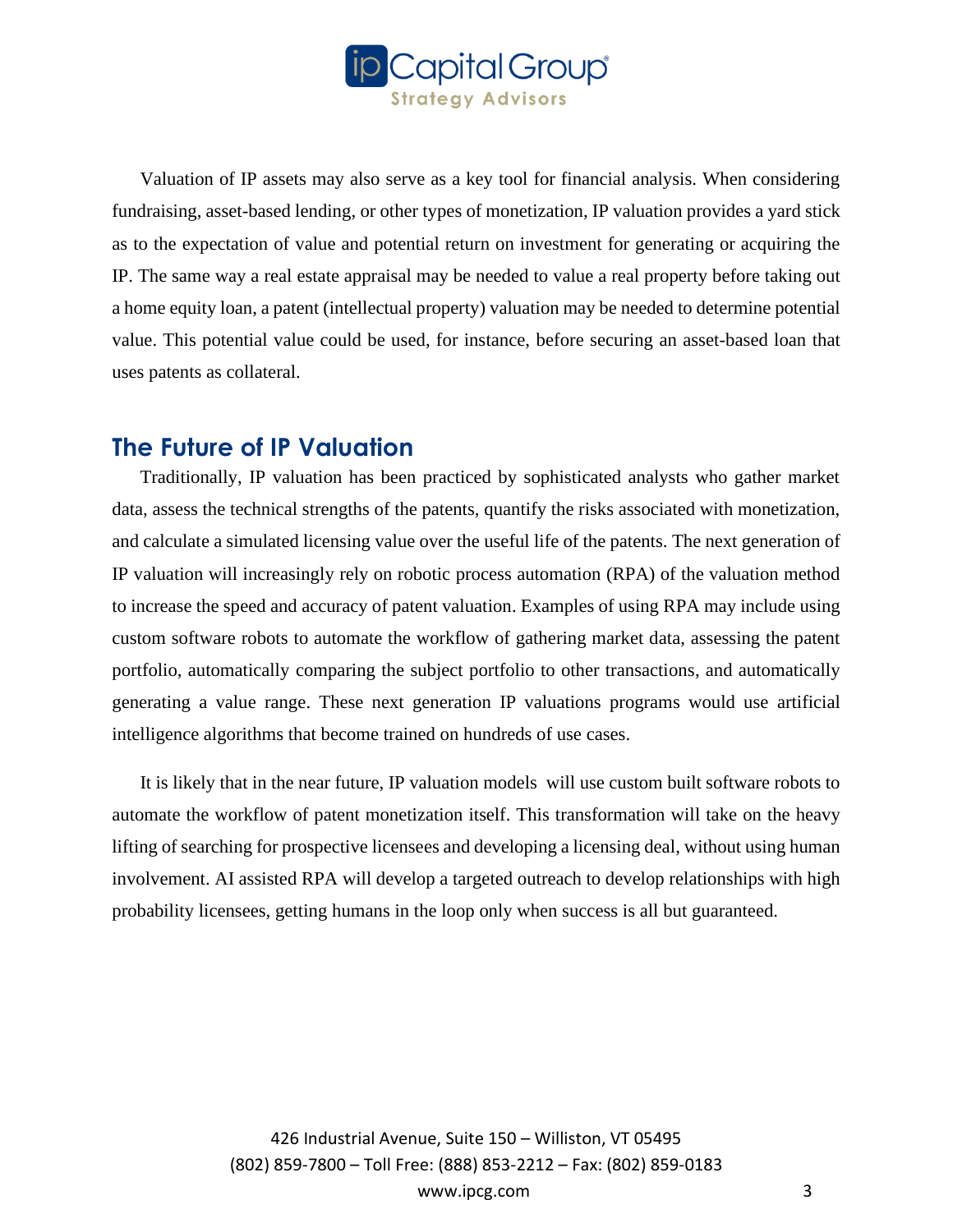

## **How Does IP Generate Value?**



There are many ways to derive value from intellectual property. The practice of generating income from an IP portfolio is called monetization. In order to estimate the potential income that may be generated by monetizing an IP portfolio, a methodology that models the income streams over time must be used. Therefore, to determine the value of an IP portfolio using a given monetization path, the value must be assessed using a valuation methodology consistent with the assumptions of that monetization path.

Specifically, a few of the potential monetization paths for a given IP portfolio include the following:

#### **Monetization Paths**

• **Operating on the claimed technology (using your own patents on your own products or services) –** The most direct way of monetizing intellectual property is by selling products or services related to the technology. The patents provide a temporary monopoly (20 years) on product improvements. Assuming the improvements are valuable, a customer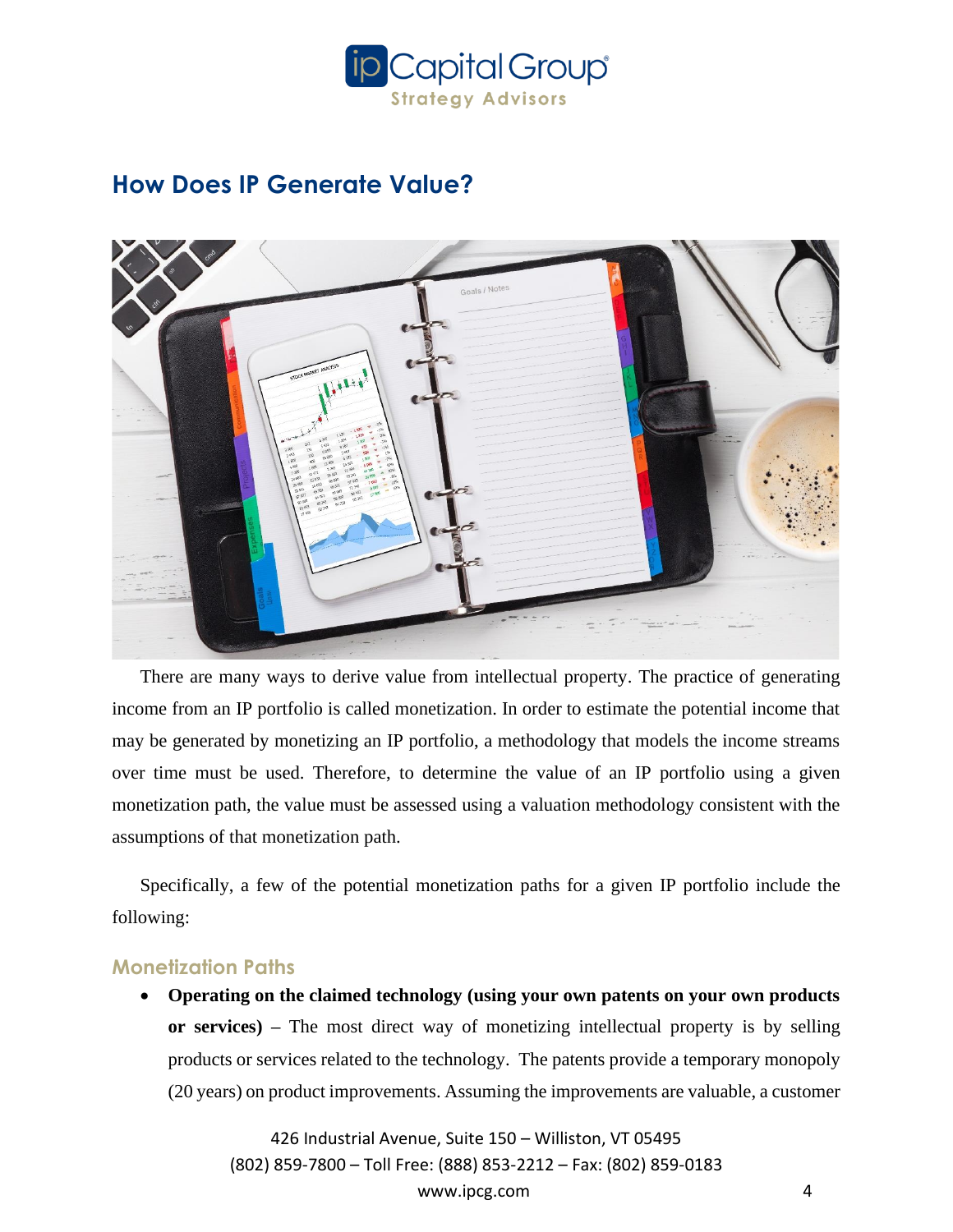

may be willing to pay a premium price for the product, and the patents will prevent competitors from copying the product. Similarly, a patent may provide a temporary monopoly on an efficient business process that may lower costs, or may be used to create unique business models which provide competitive advantage to the user of the IP. However, it should be noted that this path to monetization exposes the patent owner to all the typical risks associated with running a business, such as market conditions, customer demand, supply-side risk, management, and labor, to name a few. Since the value is extracted through sales to individual customers, this method of monetization also requires the most effort by the asset holder.

- **Patent Licensing Income** One common path to monetizing IP is by licensing the IP (patents, trade secrets, knowhow) to a licensee to generate royalty payments collected by the licensor over a term. In exchange for the royalty payments, the licensee may sell products and services that utilize the technology claimed by the IP portfolio. This may be desirable to the licensee by giving them, for example, a competitive advantage that may allow them to, for example, increase sales, increase prices, lower costs, attract more investment, etc. In such a transaction, the licensor retains ownership of the intellectual property, and may still be able transfer, sell, and/or operate the technology claimed by the subject IP.
- **Patent Litigation Damages Income** Another path to monetizing IP is asserting the patent portfolio against a party suspected to be infringing the patent. Patent infringement is the use of patented invention without permission from the patent holder. Permission may typically be granted in the form of a license. The definition of patent infringement may vary by jurisdiction, but it typically includes making, using, or selling the patented invention. Only granted patents may be considered for the purpose of patent infringement litigation, as ungranted patent applications do not convey rights to the claimed technology. If a party is found to be guilty of infringement, the court may assess damages to the prosecuting party, requiring the infringing party to pay a lumpsum or per-unit-sold royalty to the patent holder. In cases where the evidence of infringement is substantial, or the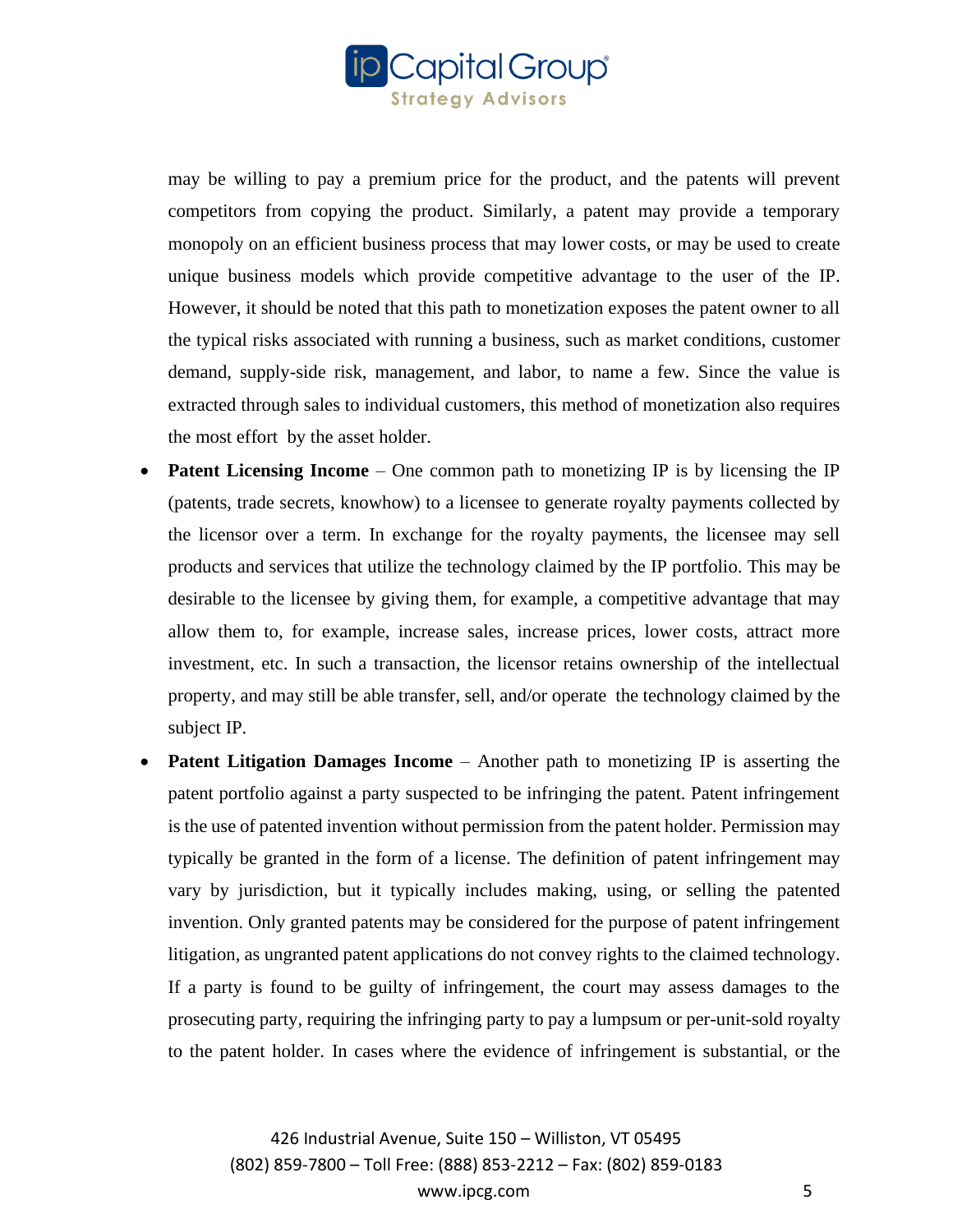

effects of litigation on the business are substantially negative, the prosecution and defense may agree to a settlement outside of the courts.

- **Patent Sale** Patents, like other assets, may be bought and sold on the open market for a price that is agreed upon by both the seller and the buyer. Buyers in such transactions may wish to derive value from the patents via relief from royalty if the patent claims relate to their business operations, or they may wish to exercise any of the other monetization paths for the IP portfolio. The seller may wish to use the proceeds of the sale for business operations, or in some cases may be liquidating all assets of a financial entity.
- **Liquidation Value** Patent liquidation is a type of patent sale. The liquidation value approach assumes a worse-case scenario of asset sales, that is, a sale in the event of a bankruptcy event forcing liquidation of all assets. Liquidation value is only an appropriate estimate of value given a bankruptcy sale of the assets, e.g. ownership of the subject portfolio belongs to a business filing for Chapter 11 or Chapter 7 bankruptcy. In such a scenario, the insolvent company performs or hires a liquidator to perform due diligence on the intellectual property. The liquidation value of an IP portfolio will be its lowest assessment, as the assets and seller are considered "distressed," i.e., in an unfavorable negotiation position.
- **Asset-Based Lending**  Asset-based lending is any kind of lending secured by an asset. In such a model, the patents are used as collateral for a loan to the patent owner. If the loan is not repaid, the asset is taken by the lender. Asset-based lending is usually done when the normal routes of raising funds are not possible, such as the capital markets (selling bonds to investors) and normal unsecured or mortgage secured bank loans.

#### **Other Paths to Value**

- Leveraging Use of the IP for M&A One of the most strategic uses of IP is to increase the negotiation leverage in a merger or acquisition. Patents and trade secrets demonstrate that the seller has proprietary technology, meaning the acquirer cannot simply shop elsewhere and get access to the same advantages.
- **Leveraging Use of the IP for enhancing valuation for financing** Patents are also a great way to signal a premium valuation for financing events, such as seed rounds and IPOs.

426 Industrial Avenue, Suite 150 – Williston, VT 05495 (802) 859-7800 – Toll Free: (888) 853-2212 – Fax: (802) 859-0183

www.ipcg.com 6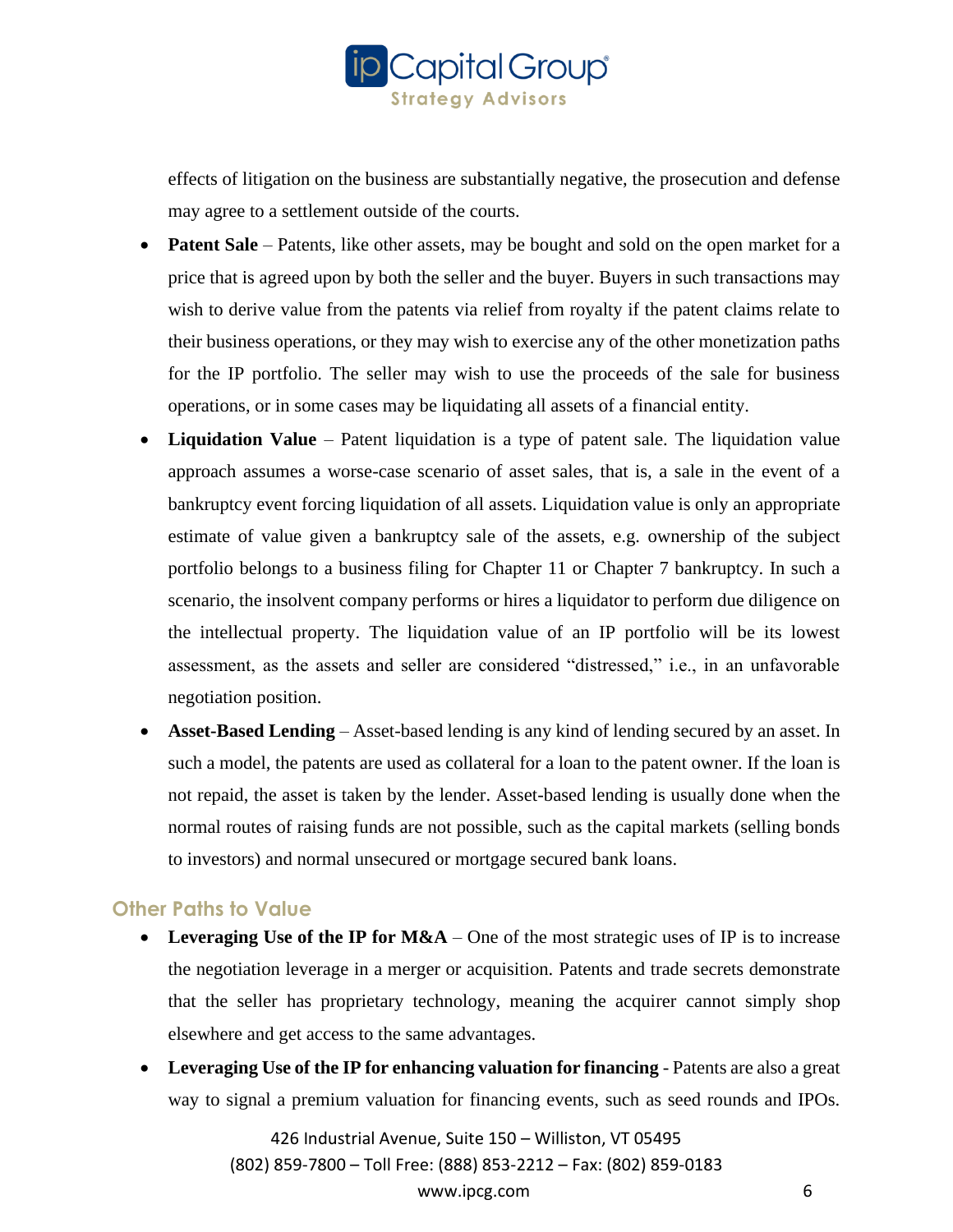

Potential investors can investigate the public patent portfolio and evaluate the strength of the claims, as well as the potential value to the market.

- **Leveraging Use of the IP for shareholder value (brand)** IP can also be used as a strategic branding tool, which can provide confidence to shareholders. Shareholders may have more confidence in the company's ability to innovate and protect innovations.
- Leveraging Use of the IP for marketing IP may also be used as a competitive marketing strategy. Customers may view a "Patented Technology" as a unique differentiator for selecting one brand of products over another.

The above list of paths to monetizing IP portfolios is by no means exhaustive. It does, however, give an overview of the most common paths of deriving value from such assets, which thereby informs the process of estimating the value through a mathematical model.

Each of the paths imply various strengths and weaknesses, which may be accurately described as trade-offs between expediently deriving monetary value from the patents and maintaining control of the patents. For example, by *operating on the claimed technology of the IP,* the patent owner retains all rights to the patents. However, receiving monetary reward will require successfully selling a product or service to customers, thus the value will be derived through tens, hundreds, thousands, or even millions of successive smaller transactions, increasing the risk for the patent holder. *Patent Litigation* has the potential to provide monetary rewards to the patent owner in a relatively expedient manner, however, this method carries the implicit risk that external parties (e.g., the defendants) may or may not be infringing the claimed technology, the presiding authority of the litigation may or may not find the infringing party guilty of infringement, and if found guilty, the infringing party may or may not have sufficient funds to pay the damages in full. *Patent Licensing Income* may require the patent holder to attract a single licensee to begin deriving value from the IP, however, to do so they must grant the right to operate on the claimed technology to the licensee over the term, and implicitly take on the risk that the licensee may not generate sufficient revenues to pay the royalty. *Patent sale* allows the total value of the IP portfolio to be transferred to seller in a single transaction, however, the seller loses all rights to pursue any other paths to monetization (without specific considerations from the buyer allowing them to do so).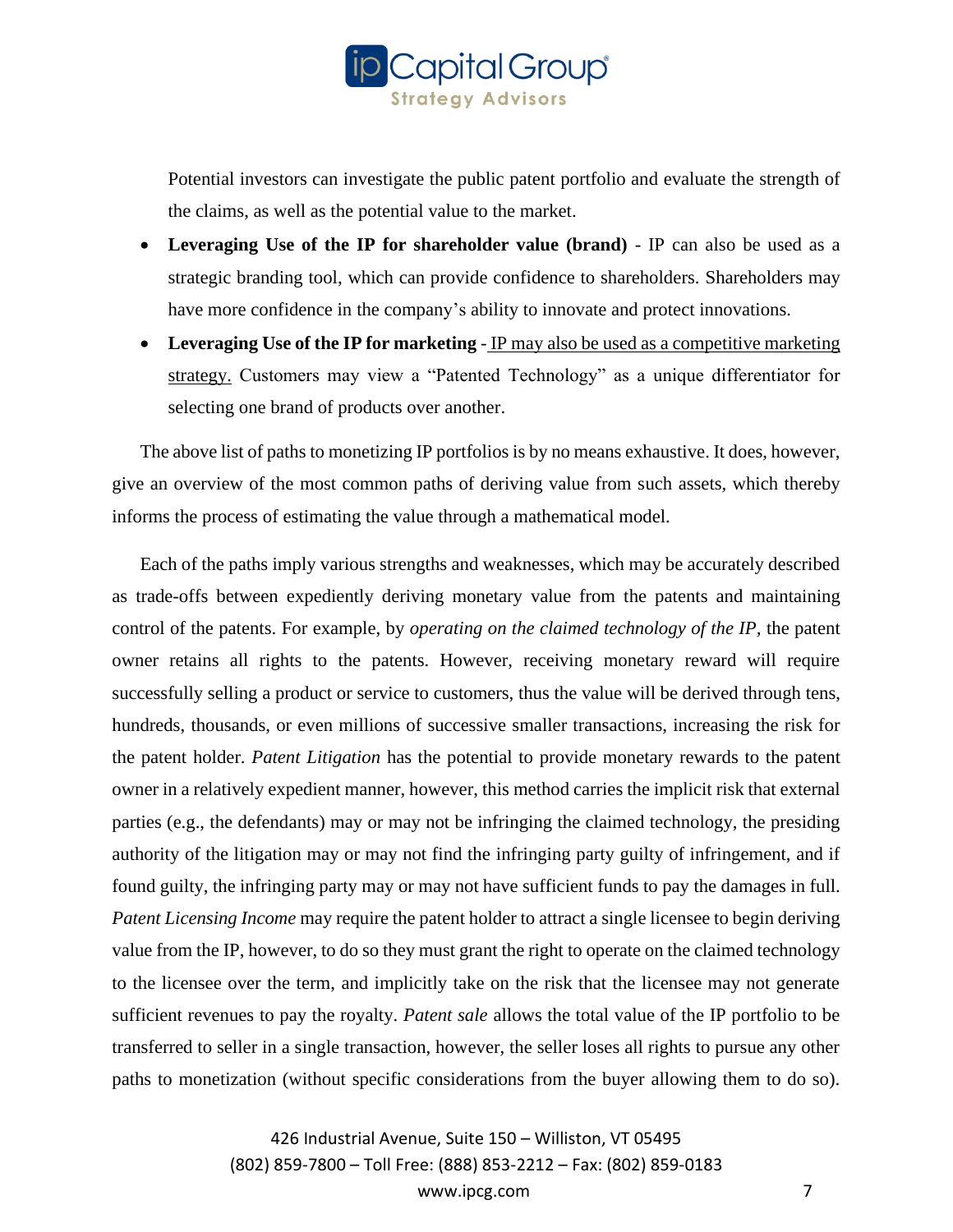

*Asset-Based Lending* may provide rapid monetary value to the patent owner and maintain control over the patents given that the loan is repaid, but allows the lender to retain ownership of the patents in the event the loan is delinquent.

The other paths to value also convey notable tradeoffs. For example, *Leveraging Use of the IP for M&A* can provide significant payout to the seller, however, they may have to forfeit control of the business and any future cashflow associated. *Leveraging Use of the IP for enhancing valuation for financing* may increase the company's valuation in some markets, offering favorable share value, however, some investors may view IP as needless costs, especially in low-margin industries. *Leveraging Use of the IP for shareholder value (brand)*, similarly, will greatly depend on the shareholders appetite for IP, and potential aversion to fees associated with the patent process. *Leveraging Use of the IP for marketing* may invite competitors to closely examine the patent portfolio and figure out ways of "inventing around" or "inventing on top" of the patents.

### **Strategies for Enhancing Value**

Simply put, enhancing the value of IP means demonstrating compelling evidence that the IP can generate additional income using one of the above strategies. For example, if there is a high probability competitors are currently infringing your patents, the best approach is to perform an evidence of use (EOU) study to compare competitor's products, services, and methods to your patented technology.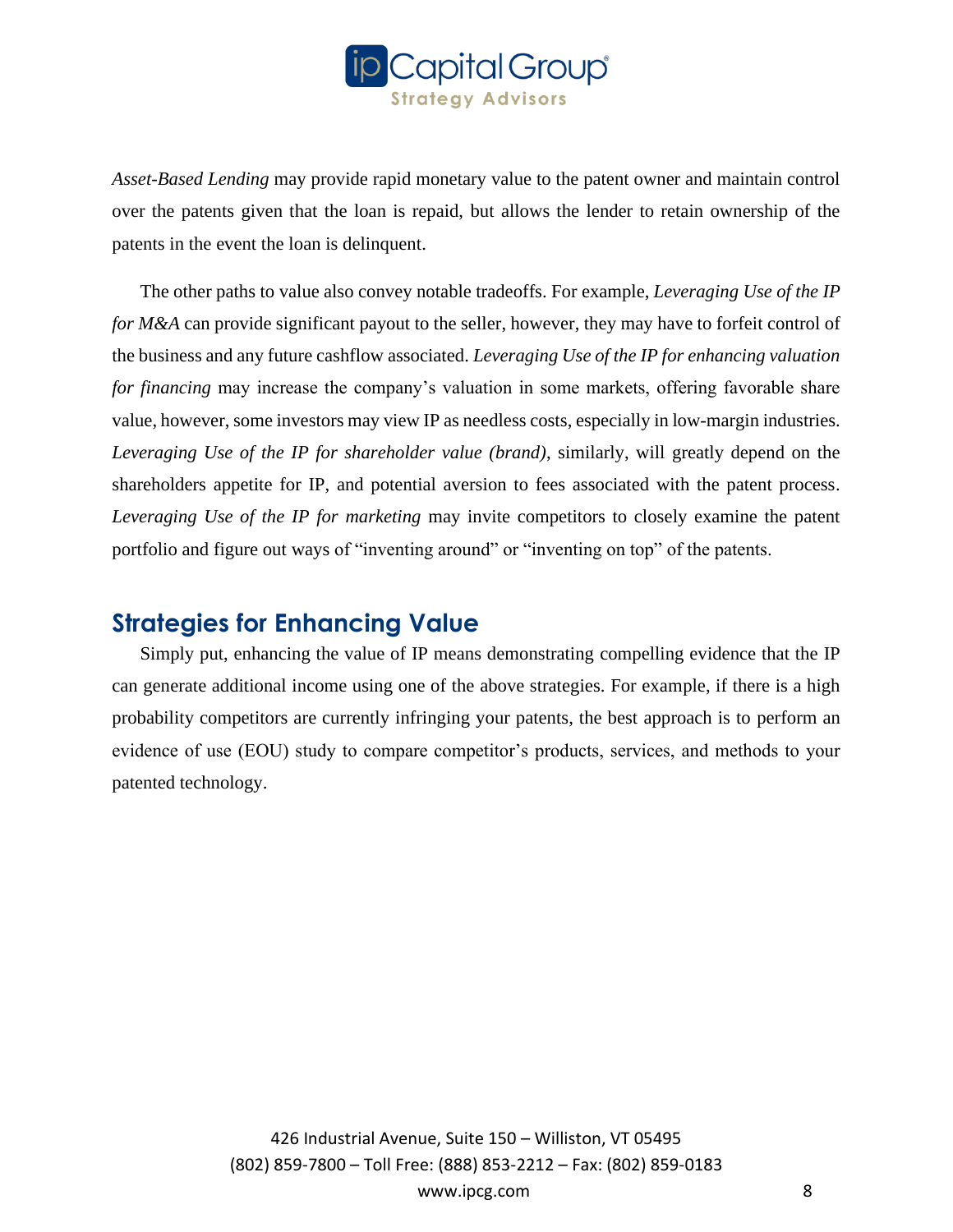



Commonly, these types of EOU searches are performed by experienced IP professionals and some are using robotic process automation to augment EOU searches by gathering more comprehensive data sets using custom WebCrawlers and allowing the search to be automatically iterated over time to detect any new EOU in the public record for consideration.

Beyond EOU, the most surefire way to enhance the value of an IP portfolio is by expanding the IP Portfolio with new filings, continuations, and trade secrets. This can increase the value of the portfolio in at least two ways. First, it expands the life of the IP Portfolio as patents expire in a fixed time frame (20 years from date of filing in the US), making the value depreciate as the technology reaches its end of life and enters into the public domain. Second, it grows the size of the IP portfolio overtime, which can indicate a growing "innovation strategy" (e.g., you continue to innovate in your market) which can add to value, many times achieving multiples over a static bundle of technology assets.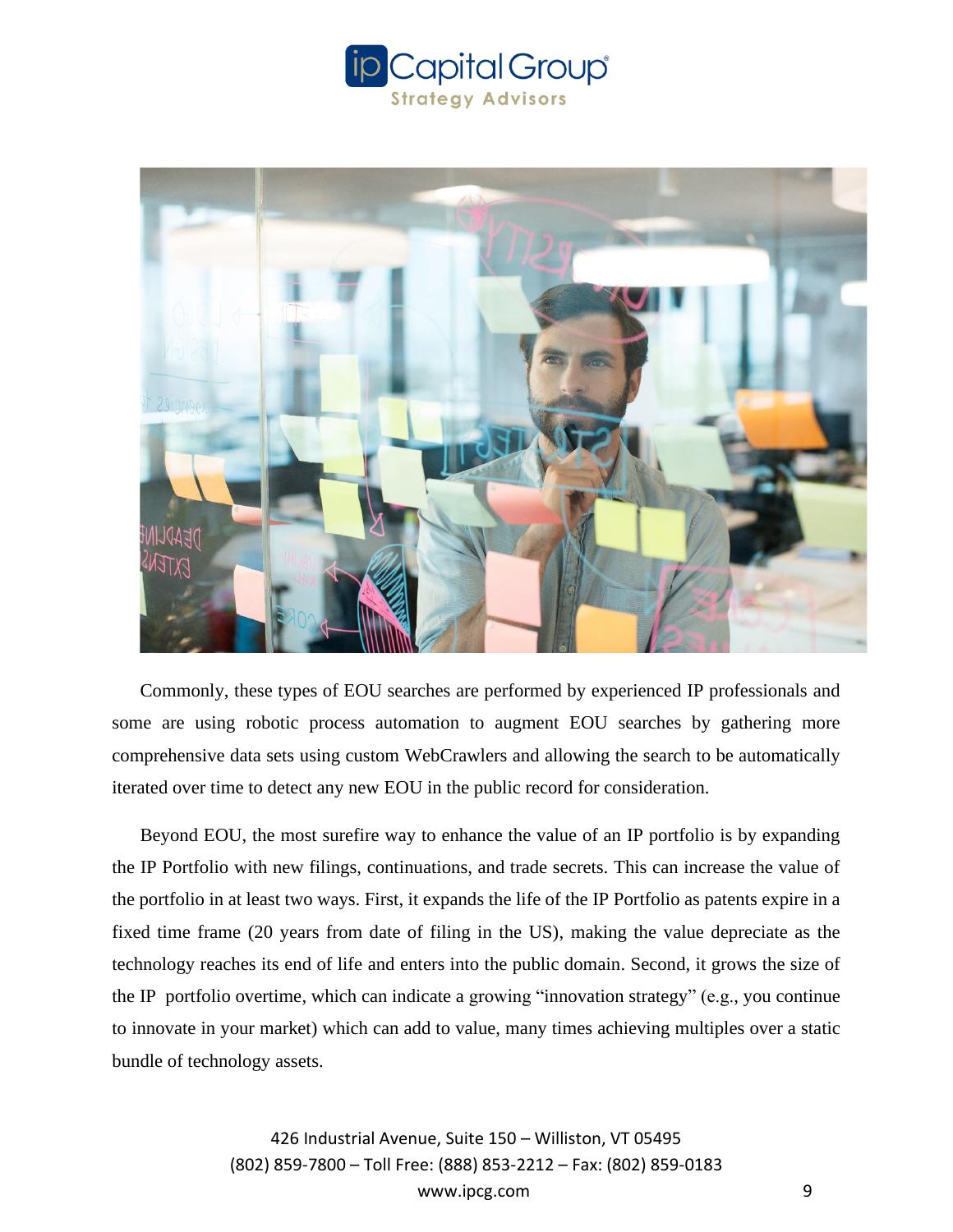

### **The Moving Target of Technology Value**

Changes in the environment of intellectual property rights have caused shifts in the value of patents that are important to consider. For example, changes in the legal casework of IP rights, such as *Alice Corp. v. CLS Bank International*, may change the patent eligibility requirements, making previously granted patents at-risk for invalidation. Thus, in order to truly understand the value of IP, one must consider the claimed technology in light of events-based pressures which may affect enforcement of the IP rights.

Changes in the Supreme Court are just one of many event-based factors that affect the value of patents. Perhaps the most profound constraint on value is the size of the target market. Patents directed at rapidly growing industries, well-established cornerstones of the economy, or innovative new ideas with a massive potential market are more likely to see high valuations than incremental improvements in small-to-medium industries. To maximize value, the most important consideration is aligning the portfolio with the largest possible market.

One way of realigning a patent portfolio with a high-growth market is by filing a considerable amount of provisional patent applications which directly focus on serving that market. By combining this proactive filing strategy and signaling the pivot to the market with press releases, the company that holds the portfolio can demonstrate a profitable trajectory for the IP portfolio.

Aside from the size of the total market to which the IP is directed, the appetite of the potential buyer will have the next greatest impact on value. While many companies see the intrinsic value of strategic technology acquisition, there are many prominent companies who abhor any innovations which might be considered "Not Invented Here." By gaining an understanding of a potential acquirer's tastes, preferences, negotiation strategies, and M&A activity, it may be possible to ensure a higher probability of success.

#### **Conclusions**

There is much strategic knowledge to be gained by understanding the value of your IP, beyond a simple expected price range. This knowledge extends from the most lucrative markets where the IP could be monetized, to the specific risks that affect the value. Truly, one of the first steps to

> 426 Industrial Avenue, Suite 150 – Williston, VT 05495 (802) 859-7800 – Toll Free: (888) 853-2212 – Fax: (802) 859-0183

> > www.ipcg.com 10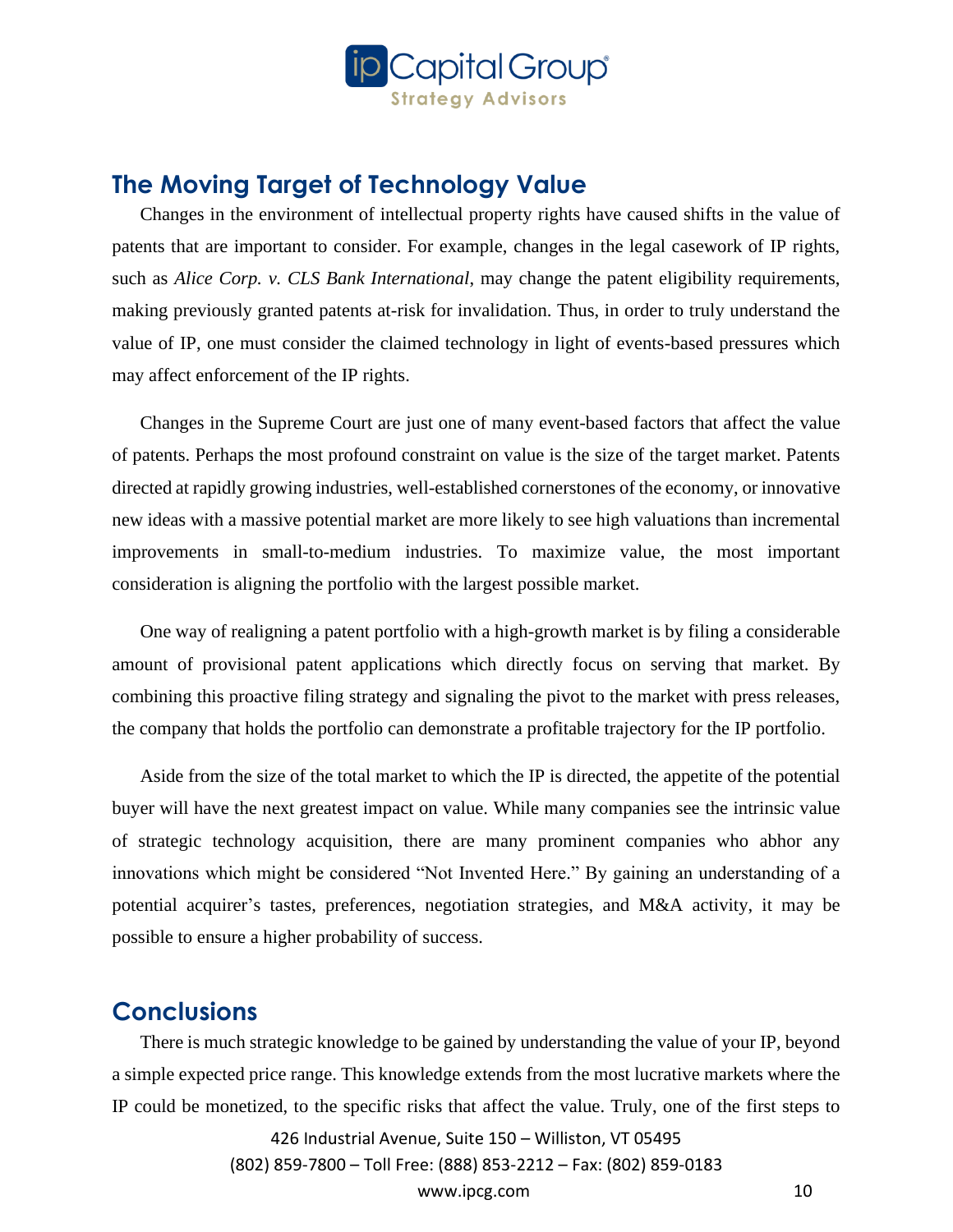

getting value out of a patent or technology portfolio is having a clear vision of the quantitative, numerical value therein, and the specific assumptions that must be considered in order to calculate that value. By understanding how patent valuation operates, you can strategically align your portfolio for the highest possible valuation. It is likely that no inventor or company could realistically discover these for themselves without a long history of objective IP monetization experience.

That is why more often than not, IP is valued by a third party, who can bring both the experience of hundreds of successful IP deals and an unbiased scrutiny of the technical details. This fresh perspective has proven time and time again to reveal profit centers previously unforeseen, by force of knowledge, experience, dedicated research, and ultimately detachment from the outcome. Moreover, the patent marketplace is a living ecosystem with both natural and invasive species, and the valuation experts role is much like the role of naturalists in a rainforest – identifying the pattern of behavior and the function that it serves, to understand how changes in the environment will cause changes in studied subject, and to devise a strategy that will help the subject proliferate – or bring the most value to – its surroundings.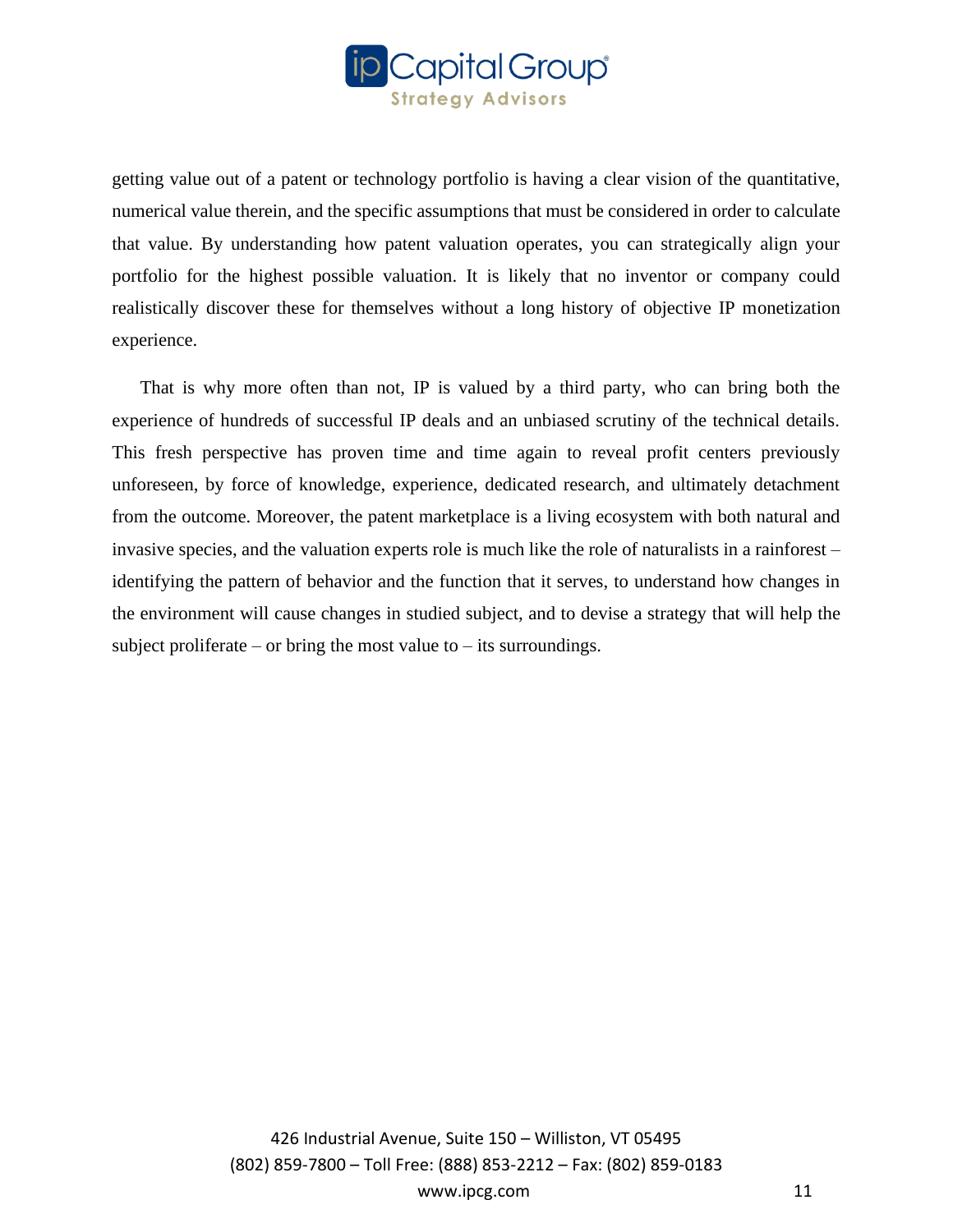



www.ipcg.com 12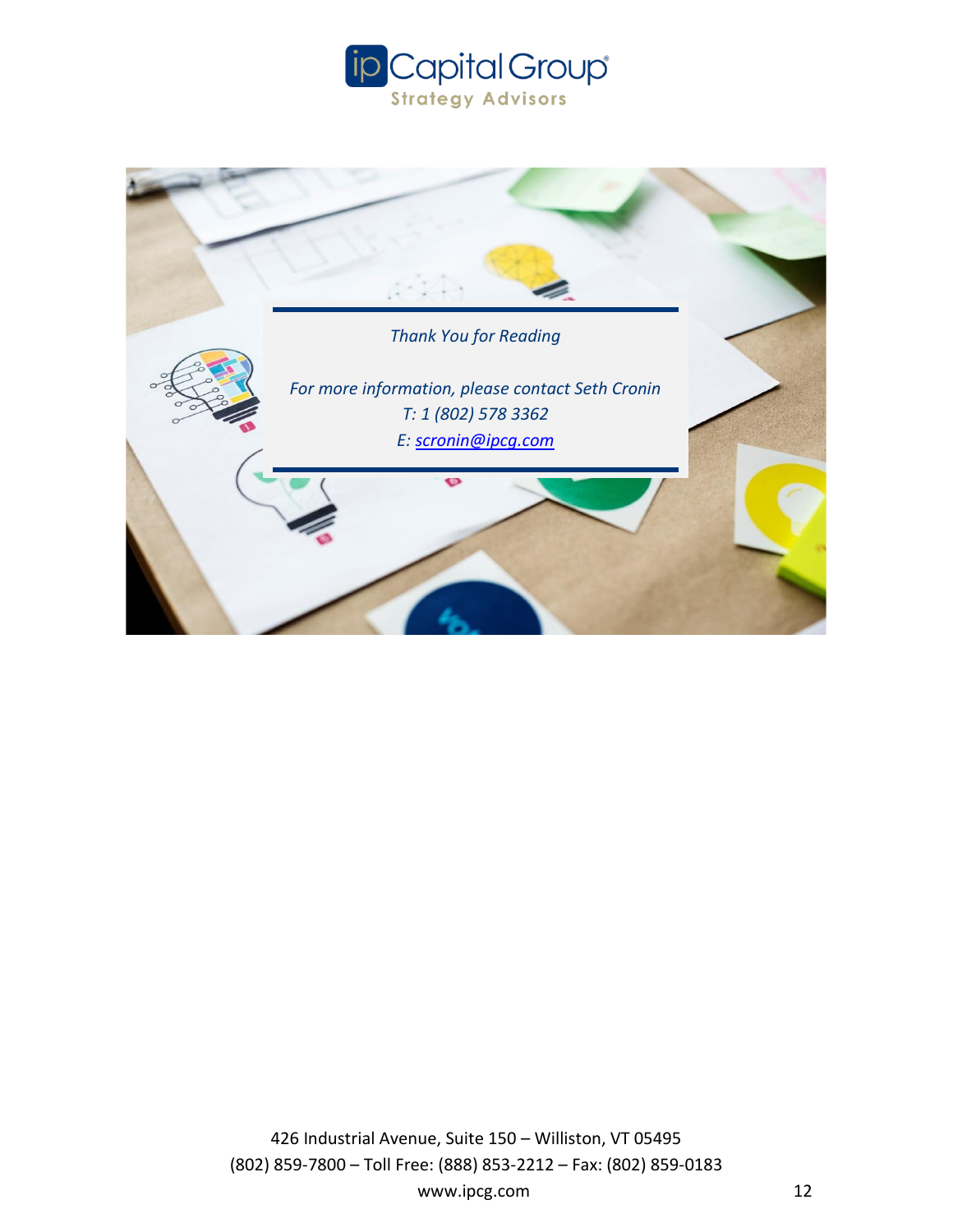

## **ABOUT IPCAPITAL GROUP**

*Innovation and IP Consulting. Maximizing results.*

ipCapital Group (ipCG) is an intellectual property (IP) and innovation consulting firm, in business since 1998.

ipCG has delivered over 1000 successful innovation and IP engagements, including to over 15% of the Fortune 500, in a wide range of industries.

Our interdisciplinary team of consultants and advisors are focused on maximizing our clients' financial results. We combine our world-class human capital with our proprietary tools and methodologies around innovation, invention, and IP.

To best achieve their business objectives, ipCG is flexible in how ipCG partners with clients in engagements such as:

- Management consulting
- Innovation & invention programs
- Monetization strategy & execution
- Software for managing IP & innovation

**Vision**: ipCG aspires to be a pioneer in the field of innovation and IP, thereby giving our clients an unparalleled advantage in their diverse businesses. Today, ipCG is pivoting to use AI in everything we do to become more accurate and deliver faster results.

**Mission**: ipCG is focused on maximizing financial results for our wide range of clients. We combine our world-class, interdisciplinary team with our proprietary tools and methodologies around innovation, invention, and IP. We are flexible in how we partner with clients to best achieve their business objectives.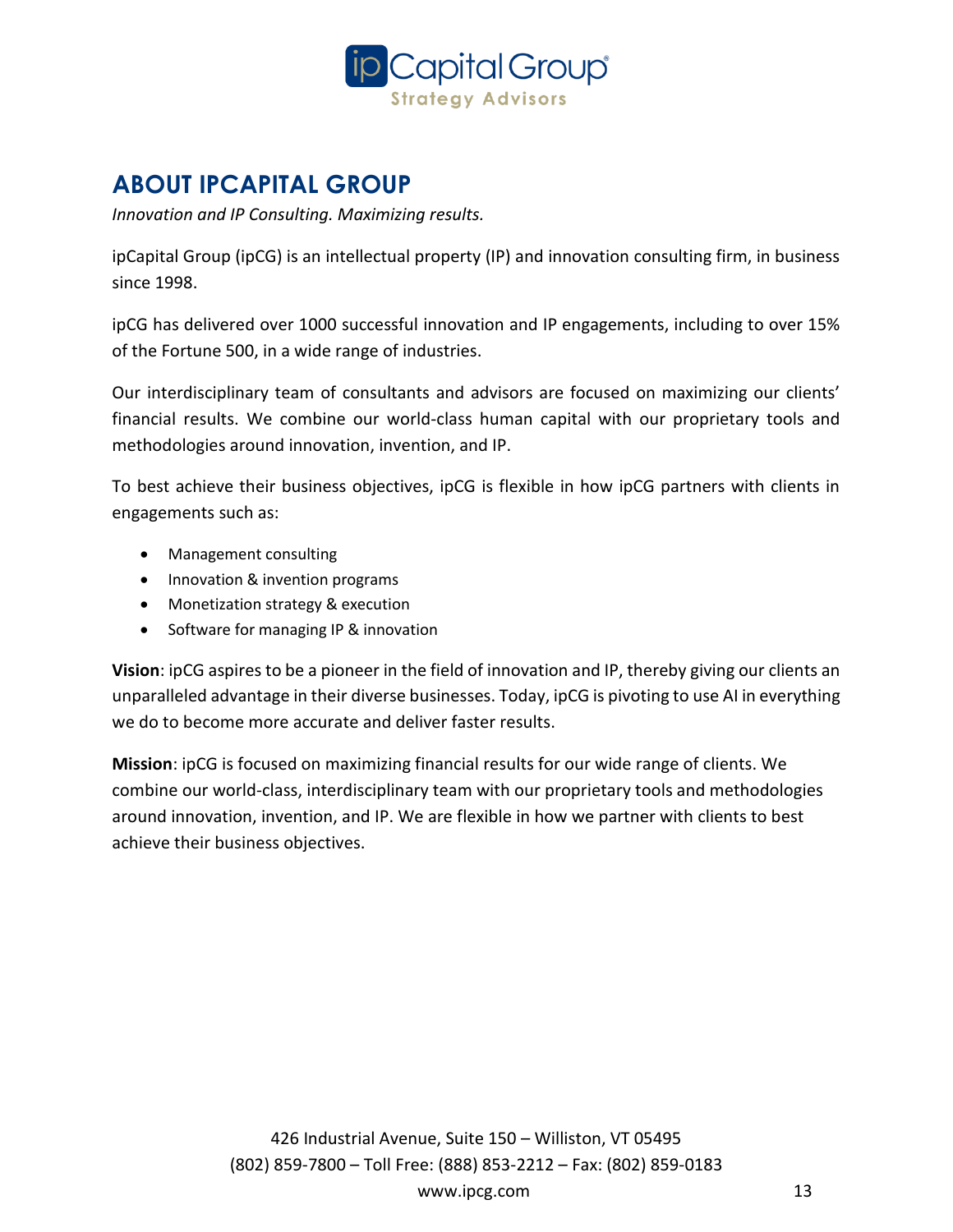

## **ABOUT THE AUTHORS**



# John Cronin

#### *Chairman and Managing Director, ipCapital Group*

John Cronin is Managing Director and Chairman of ipCapital Group, Inc. ("ipCG"), an intellectual property consulting firm. Mr. Cronin founded ipCG in 1998.

ipCG represents the largest IP strategy consulting team in the world. Capitalizing on a lifelong study of creative and inventive thinking processes, business strategy development, and transaction negotiations, Mr. Cronin has created a unique consulting ipCapital System<sup>TM</sup> Methodology. This methodology includes powerful data-driven IP Strategy processes which lead to a full Intellectual Asset Management program (IAM). This program provides ipCG clients with unique IP Creation Services for invention extraction, creation, and documentation, along with world-class IP Valuation, licensing and transaction processes. The ipCapital System Methodology provides for extraction and documentation of inventions, identifying opportunity and risk, driving transactions to completion, and creating significant market value from IP.

Mr. Cronin has worked with over 750 companies and approximately 15% of the Fortune 500, hundreds of mid-size companies and hundreds of startups and governmental laboratories. Over the years, he has become a respected thought leader among executives who wish to align business issues with IP and translate strategies into actionable financial results. Mr. Cronin has inspired and trained thousands of engineers and scientists in the best practices of "how to invent."

Prior to forming ipCG, Mr. Cronin spent over 17 years at IBM and became its top inventor with over 100 patents and 150 patent publications. He created and ran the IBM Patent Factory, which was essential in helping IBM become number one in US patents and lead the team that contributed to the startup and success of IBM's licensing program.

Mr. Cronin is also on the Board of Directors of Imageware. He holds a B.S. (E.E.), an M.S. (E.E), and a B.A. degree in Psychology from the University of Vermont.

#### Contact Info :

E: [jcronin@ipCG.com](mailto:jcronin@ipCG.com) T: +1 (802) 859-7800 x210 M: +1 (802) 238-9854